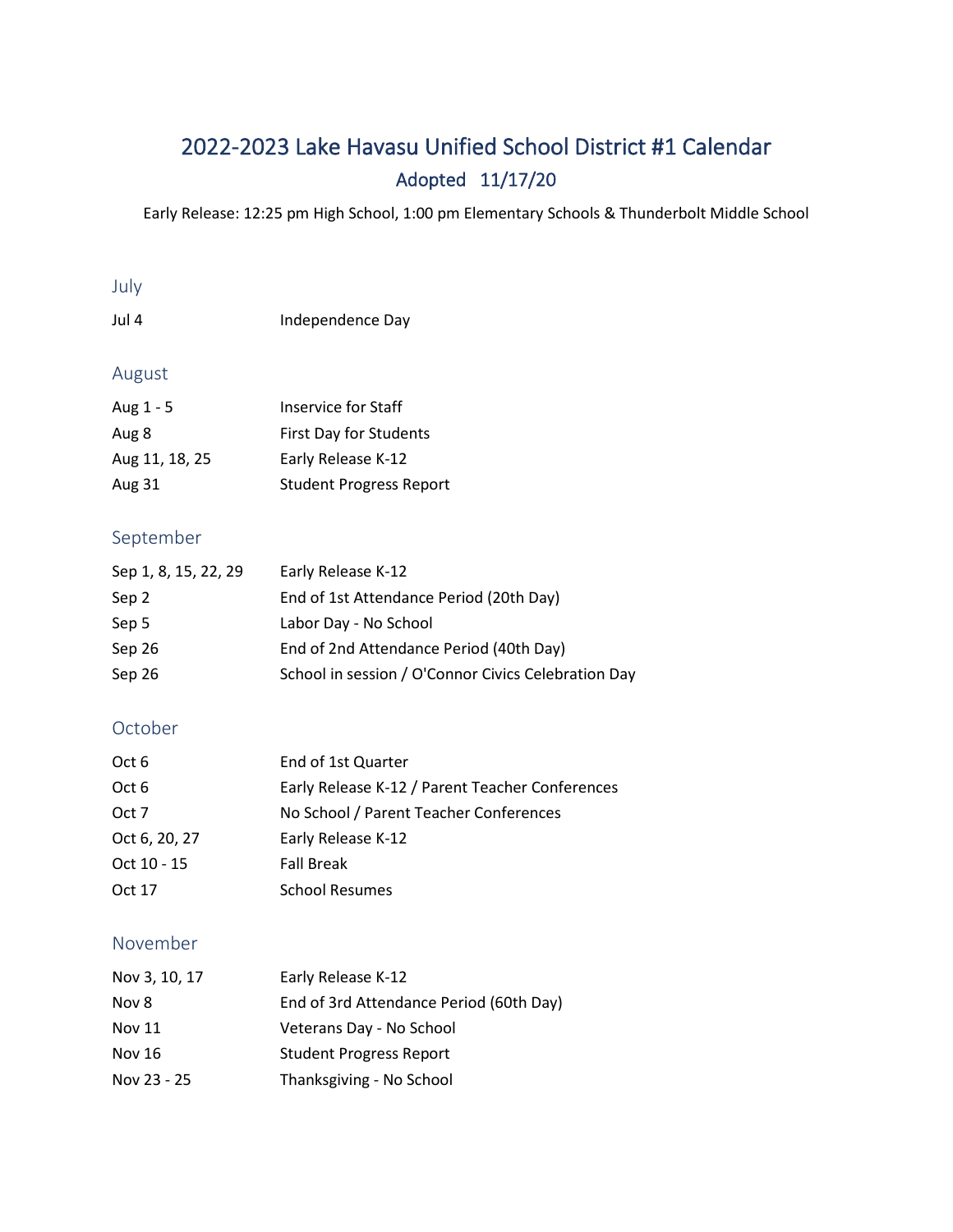# December

| Early Release K-12                      |
|-----------------------------------------|
| End of 4th Attendance Period (80th Day) |
| End of 1st Semester                     |
| High School Finals                      |
| No School / Inservice for Staff         |
| Christmas Day                           |
| <b>Winter Break</b>                     |
|                                         |

# January

| Jan $2 - 6$    | <b>Winter Break</b>                      |
|----------------|------------------------------------------|
| Jan 1          | New Year's Day                           |
| Jan 9          | <b>School Resumes</b>                    |
| Jan 12, 19, 26 | Early Release K-12                       |
| Jan 16         | Martin Luther King Day - No School       |
| Jan 25         | End of 5th Attendance Period (100th Day) |

# February

| Feb 1            | <b>Student Progress Report</b>           |
|------------------|------------------------------------------|
| Feb 2, 9, 16, 23 | Early Release K-12                       |
| Feb 23           | End of 6th Attendance Period (120th Day) |
| Feb 20           | President's Day - No School              |

# March

| Mar 2, 9, 16, 30 | Early Release K-12                              |
|------------------|-------------------------------------------------|
| Mar 17           | Early Release K-12 / Parent Teacher Conferences |
| Mar 17           | End of 3rd Quarter                              |
| Mar 20 - 24      | <b>Spring Break</b>                             |
| Mar 27           | <b>School Resumes</b>                           |
| Mar 30           | End of 7th Attendance Period (140th Day)        |

# April

| Apr 6, 13, 20, 27 | Early Release K-12                       |
|-------------------|------------------------------------------|
| Apr 26            | <b>Student Progress Report</b>           |
| Apr 27            | End of 8th Attendance Period (160th Day) |